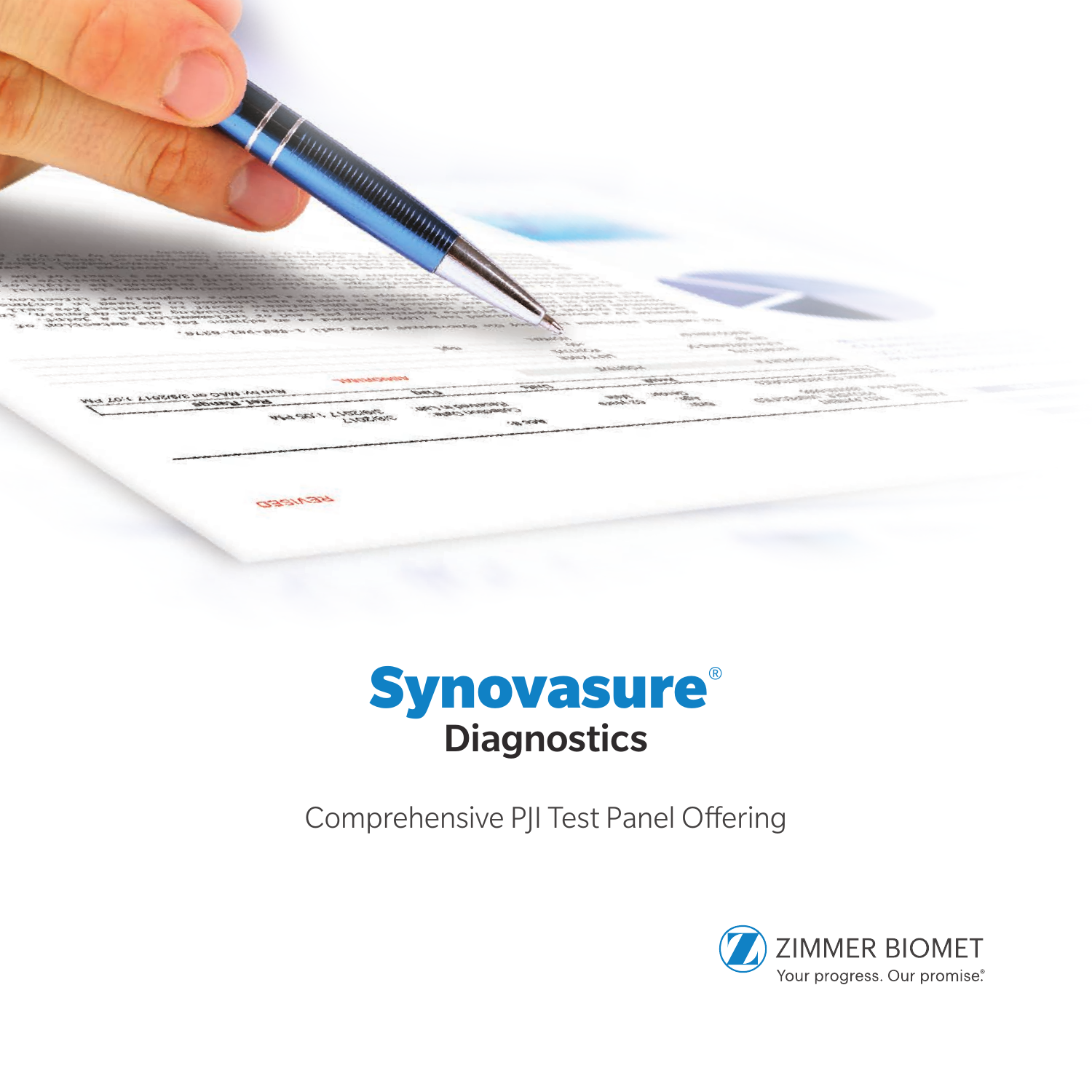## Demand More From Your Diagnosis

The Synovasure® Comprehensive PJI Test Panel offers physicians a wide variety of test options to aid in the diagnosis of Periprosthetic Joint Infection (PJI). Our test panel includes three unique laboratory tests only available through Zimmer Biomet:

- Synovasure Alpha Defensin ELISA
- Synovasure Microbial Identification
- Synovasure Neutrophil Elastase

In addition, our laboratories offer standard synovial fluid tests such as White Blood Cell (WBC) count, Crystal analysis and Culture. With this comprehensive offering, a physician can obtain sufficient information to determine if a patient's joint pain is a result of an infection, based on utilizing the Musculoskelatal Infection Society (MSIS) minor criteria for diagnosing PJI.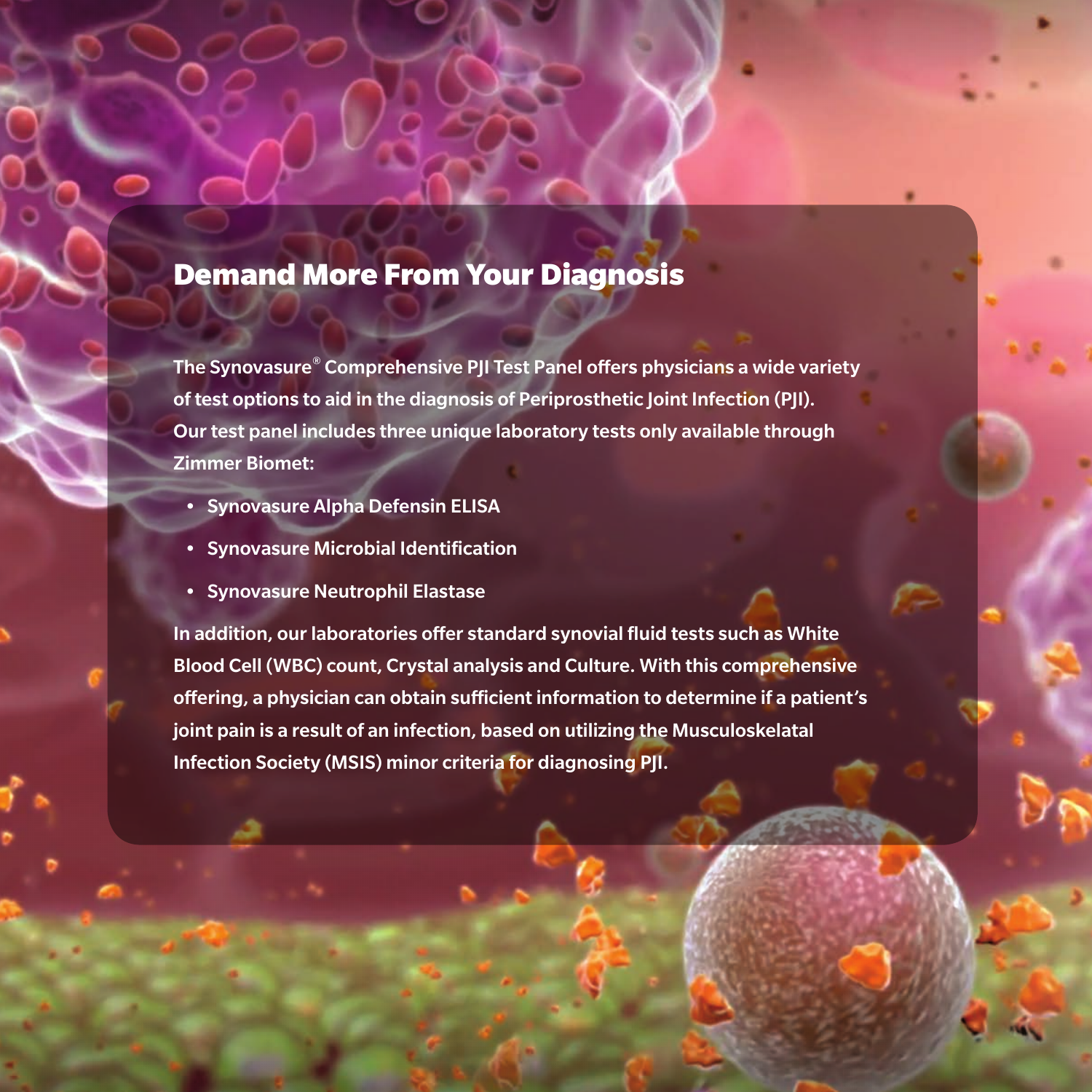## Synovasure Comprehensive PJI Tests

| <b>Test</b>                                          | <b>Description</b>                                                                                                                                                                                                                                                                                                                                                                                                                                                                                                                                                                                                        |
|------------------------------------------------------|---------------------------------------------------------------------------------------------------------------------------------------------------------------------------------------------------------------------------------------------------------------------------------------------------------------------------------------------------------------------------------------------------------------------------------------------------------------------------------------------------------------------------------------------------------------------------------------------------------------------------|
| <b>Synovasure Alpha Defensin</b><br><b>ELISA</b>     | The Synovasure Alpha Defensin (AD) ELISA Test is a qualitative, in vitro diagnostic device<br>intended as an adjunct for the detection of PJI in synovial fluid of patients experiencing<br>pain and/or inflammation in a replacement joint. The test measures human alpha<br>defensins 1-3 in the synovial fluid of persons with a total joint replacement. Alpha<br>defensins are antimicrobial peptides released by activated neutrophils in response<br>to infection. The results are intended to be used in conjunction with other clinical and<br>diagnostic findings to aid in a patient's diagnosis of infection. |
| <b>Synovasure Neutrophil</b><br><b>Elastase</b>      | The Synovasure Neutrophil Elastase ELISA Test is a qualitative in vitro test that measures<br>the neutrophil elastase protein within synovial fluid of patient experiencing joint pain<br>and/or inflammation.                                                                                                                                                                                                                                                                                                                                                                                                            |
| <b>Synovasure Microbial</b><br><b>Identification</b> | The Synovasure Microbial Identification (MID) Test is a qualitative, in vitro diagnostic<br>test intended for the early detection of microbial antigen in synovial fluid of patients<br>experiencing joint pain and/or inflammation. The test measures antigen from<br>Staphylococcus spp., Candida spp., Enterococcus spp. and Cutibacterium acnes (formerly<br>called P. acnes) in the synovial fluid. The results are intended to be used as an additional<br>test to microbial culture and to detect the presence of an organism in culture negative<br>samples.                                                      |
| <b>Sample Integrity</b>                              | Sample integrity tests are performed on synovial fluid samples to evaluate for high<br>percentages of blood, as well as dilution by saline, lavage or contrast dye. Physicians<br>are notified when a suboptimal specimen has been submitted. Our sample integrity<br>tests assess:<br>• Absorbance at 280 nm (A280) - Samples that fall outside the normal range for<br>synovial fluid may be diluted by saline or contrast agents<br>Red Blood Cell Count – Samples are evaluated for elevated levels of RBCs                                                                                                           |
| <b>Synovial Fluid WBC Count</b><br>$(PMN\%)$         | An automated, high-performance cell count test with differential and RBC count.<br>Elevated white blood cells (>3000c/mm <sup>3</sup> ) are confirmed with a manual count.                                                                                                                                                                                                                                                                                                                                                                                                                                                |
| <b>Synovial Fluid</b><br><b>Crystal Analysis</b>     | An assessment of synovial fluid for the presence of CPPD (Calcium pyrophosphate<br>dehydrate) and/or MSU (Monosodium urate) crystals. The presence of crystals<br>does not rule out a potential infection.                                                                                                                                                                                                                                                                                                                                                                                                                |
| <b>Synovial Fluid Culture</b>                        | Anaerobic and aerobic culture bottles are incubated for 7 days to determine organism<br>identification and antibiotic susceptibilities. Shoulder samples are supplemented to<br>enhance growth and incubated for 14 days.                                                                                                                                                                                                                                                                                                                                                                                                 |